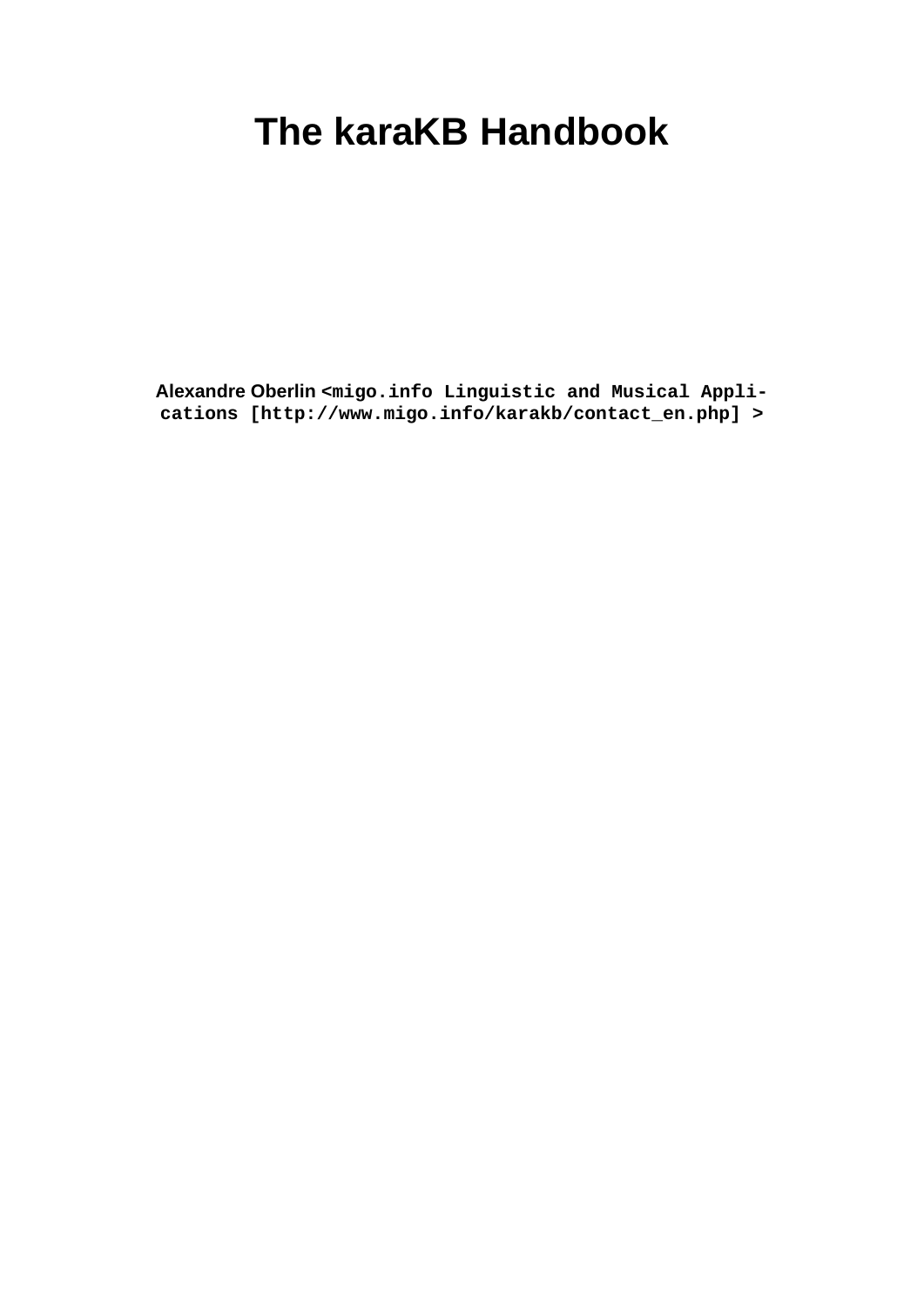#### **The karaKB Handbook**

by Alexandre Oberlin version 0.33 Copyright © 2018 Alexandre Oberlin

#### **Abstract**

karaKB is a helper and entertainer program for frustrated piano students.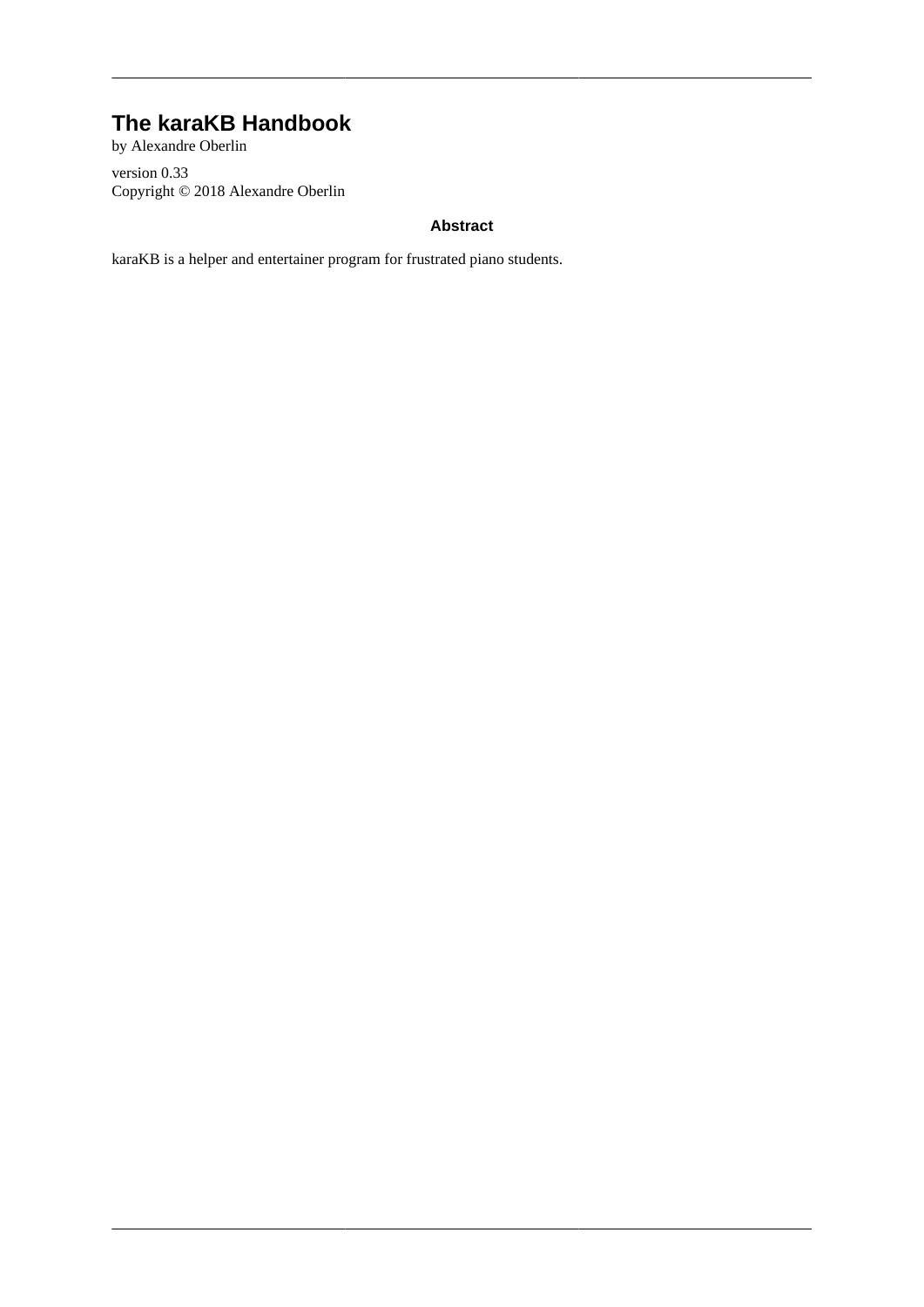#### **Table of Contents**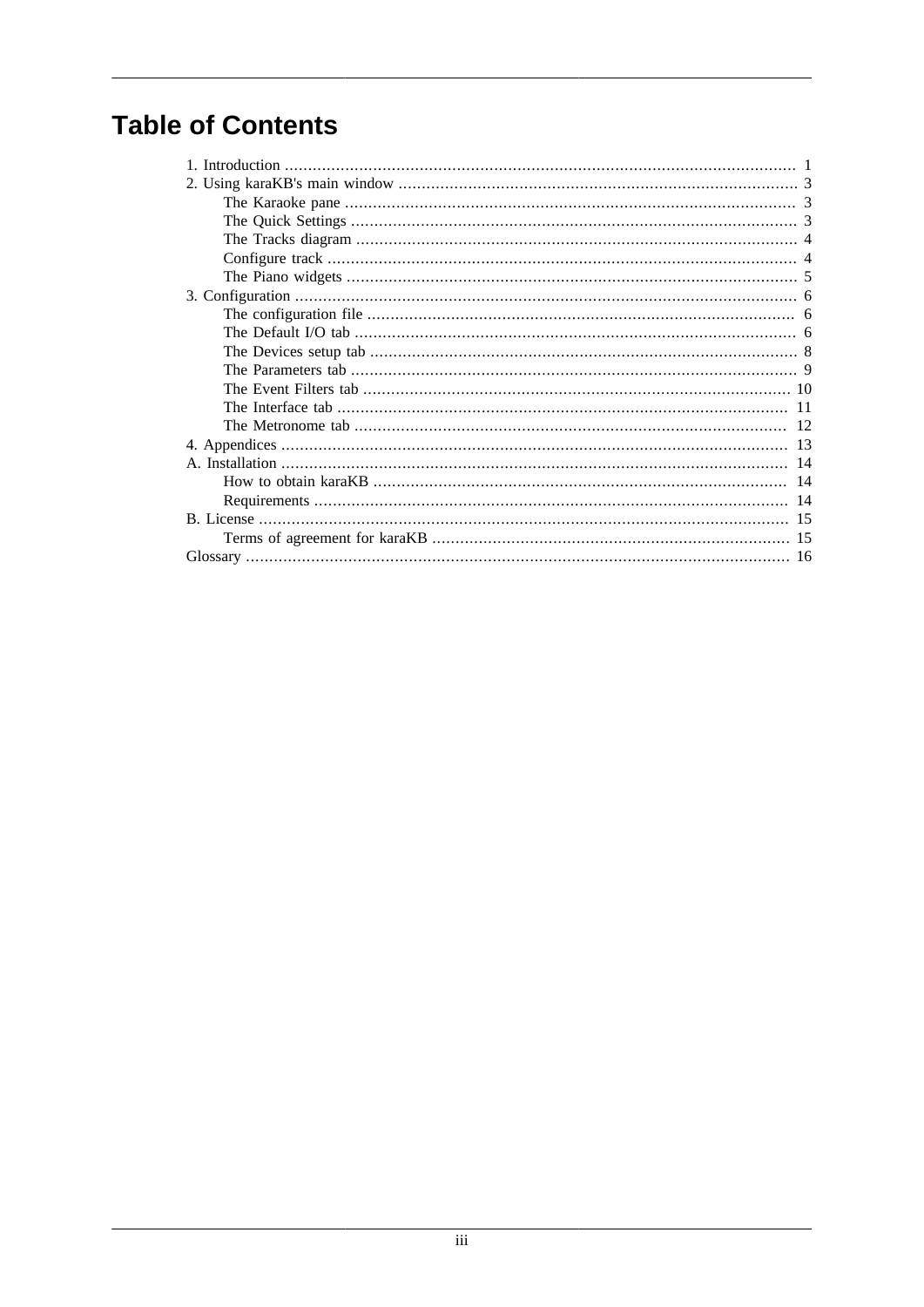## <span id="page-3-0"></span>**Chapter 1. Introduction**

Screenshot of karaKB's main window

karaKB is a non-academic tool that will allow you to have an incredible fun with your MIDI files and MIDI instrument! Rather than listening passively to your music or having a hard time training on your keyboard, you can readily play/record one or more tracks of your choice *with your own feel!* The funny thing is that *you don't need to be able to play piano at all*: at the time you press a key (any key) on your MIDI keyboard, karaKB will play the right note(s) from the appropriate track(s), as specified in the MIDI file.

Now if you want to be able one day to play piano and would like some training, karaKB can still help you thanks to its extensive set of options. karaKB will alleviate your interpretation task in the exact way and to the right degree you want.

You can choose either to let the computer render specific elements contained in the MIDI file, or to play them yourself instead .

Such elements include:

duration of notes; velocity of notes; pitchbend; MIDI controller effects; aftertouch and pressure events (polyphonic or global);

When you are almost ready to do everything by yourself, just configure the program so that it will only *show* you the notes to play, and expect you to play all of them, not just trigger them with a single keystroke.

Another important parameter you'll want to act upon is the choice of tracks. Some tracks will be left to the program, and some to you or your fellows musicians (and non musicians, since karaKB transforms everyone in a spontaneous and infaillible interpreter). Most of the MIDI files are made up of several tracks, which will allow optimal flexibility in your learning curve.

You further have the possibility to improvise and add/remove/merge tracks as you would with any MIDI sequencer. In that case you could for example play the accompaniment chords with single keystrokes of the left hand, letting karaKB retrieve the notes just in time from the MIDI file. At the same time you could play an improvisation, on the same keyboard if you split it, or on another MIDI instrument of any kind connected to your PC. You could actually be a *band playing together*, while you all have different skills and levels! Each player would customize his/her track(s) to have more or less help from the computer.

Of course you can sing at the same time since karaKB will display any lyrics included in your MIDI file (i.e. Karaoke files).

So finally you need *absolutely no musical knowledge* to come up with your own interpretation of ANY music you can find in a MIDI format, and there are *loads* of them on the web!

Here is a minimal sampling of web addresses where you can find MIDI files by the score.

Search engines for MIDI files

[MIDIsite - MIDI Files Search Engine](http://www.midisite.co.uk/) [\[http://www.midisite.co.uk/\]](http://www.midisite.co.uk/) [vanBasco's MIDI Search \[http://www.vanBasco.com/search.html](http://www.vanBasco.com/search.html)] [Searching the Internet for a Certain MIDI File](http://www.manythings.org/midi/search.html) [<http://www.manythings.org/midi/search.html>]

MIDI resources lists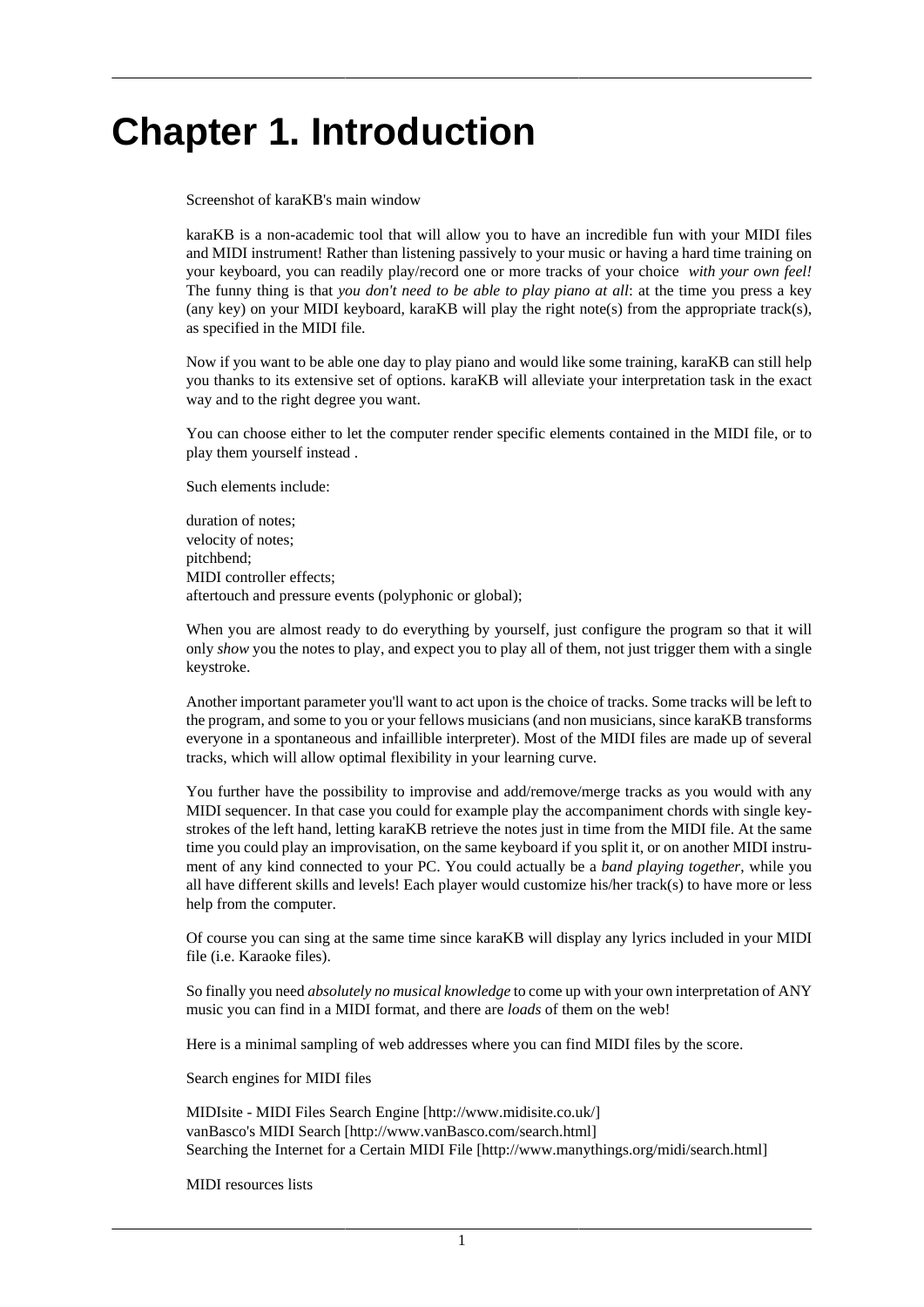[MIDI / Synthesizers](http://www.cactusjack.com/midi.html) [<http://www.cactusjack.com/midi.html>] [CLASSICAL MUSIC ARCHIVES](http://www.classicalarchives.com/) [[http://www.classicalarchives.com/\]](http://www.classicalarchives.com/) [The MIDI Farm Internet](http://www.midifarm.com/) [[http://www.midifarm.com/\]](http://www.midifarm.com/) [Harmony Central: MIDI Tools and Resources \[http://www.harmony-central.com/MIDI/\]](http://www.harmony-central.com/MIDI/) [Classical MIDI Resources](http://www.classicalmidiresource.com) [[http://www.classicalmidiresource.com\]](http://www.classicalmidiresource.com) [Classical MIDI](http://www.broadwaymidi.com/classical_midi.shtml) [\[http://www.broadwaymidi.com/classical\\_midi.shtml](http://www.broadwaymidi.com/classical_midi.shtml)] [Naamloos \[http://www1.tip.nl/~t249768/2guitarras.htm](http://www1.tip.nl/~t249768/2guitarras.htm)]

[The Classical MIDI Connection: The Baroque Period \[http://www.classicalmidiconnection.com/cmc/](http://www.classicalmidiconnection.com/cmc/baroque.html) [baroque.html](http://www.classicalmidiconnection.com/cmc/baroque.html)]

['Perfessor' Bill Edwards Ragtime MIDI and Sheet Music Covers](http://www.perfessorbill.com/index2.htm) [[http://www.perfessorbill.com/in](http://www.perfessorbill.com/index2.htm)[dex2.htm\]](http://www.perfessorbill.com/index2.htm)  $\frac{1}{2\sqrt{3}}$   $\frac{1}{2\sqrt{3}}$   $\frac{1}{2\sqrt{3}}$ 

[Stefan's Ragtime Parlor - My Rag MIDIs \[http://home1.swipnet.se/ragtime/my\\_midis.html\]](http://home1.swipnet.se/ragtime/my_midis.html) [Collection of MIDI with lyrics](http://www.olgris.kiev.ua/des/midi%20lat.html) [[http://www.olgris.kiev.ua/des/midi%20lat.html\]](http://www.olgris.kiev.ua/des/midi%20lat.html) [Standard MIDI Files on the Net](http://www.manythings.org/midi/) [<http://www.manythings.org/midi/>] [All MIDI files site](http://www.allmidifiles.com/artists/) [[http://www.allmidifiles.com/artists/\]](http://www.allmidifiles.com/artists/) [Popular MIDIs — BitMidi](https://bitmidi.com) [<https://bitmidi.com>] [Free sheet music on 8notes.com](https://www.8notes.com) [[https://www.8notes.com\]](https://www.8notes.com)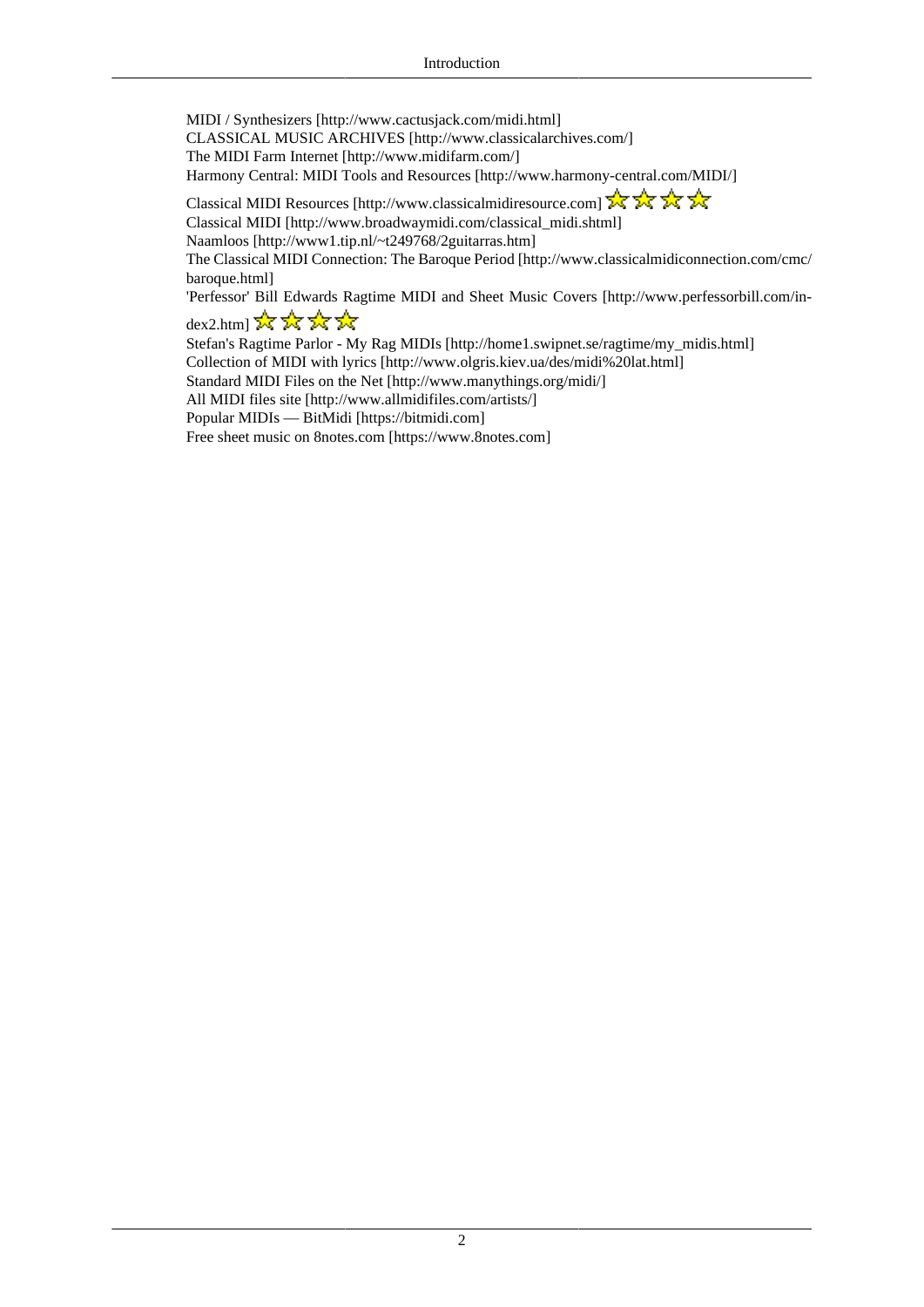## <span id="page-5-0"></span>**Chapter 2. Using karaKB's main window**

In this section, we describe the elements of the main window so that you can quickly begin to play with options set to their default values.

A [Glossary](#page-18-0) of terms used in karaKB is also included.

#### <span id="page-5-1"></span>**The Karaoke pane**

karaKB includes a simple Karaoke functionality.

Screenshot of karaKB's Karaoke pane

If your MIDI file has lyrics stored in it, they will be highlighted as the song is playing, so that you can read and sing them in time. Otherwise, if you have lyrics in another file (i.e. text or HTML), you can open this file using the context menu of the Karaoke pane. In such case though, the words will not be highlighted as the song goes.

#### <span id="page-5-2"></span>**The Quick Settings**

Here are the most common settings you'll want to change on the fly. To permanently store these settings, and many other, please check with the configuration panes lower.

Screenshot of the Quick Settings area of the main window

These settings are immediately effective on the currently opened MIDI file.

| Min. gap [ms]   | This is the time limit for consecutive notes to be considered as belonging<br>to the same cluster. In cluster modes (e.g. One key hit per cluster) a cluster<br>is played with one keystroke. See details about this setting in Options DB /<br>General : Min. time gap [ms]                                                                                                                                                                                       |
|-----------------|--------------------------------------------------------------------------------------------------------------------------------------------------------------------------------------------------------------------------------------------------------------------------------------------------------------------------------------------------------------------------------------------------------------------------------------------------------------------|
| Tempo [bpm]     | This is a read-only box that indicates the current effective tempo on the song.<br>The tempo is indicated in beats by minute. For instance if you have a tempo<br>of 120 bpm in a 4/4 song, then thirty measures of the song will be played in<br>one minute. To change the tempi encountered in a file by a constant factor,<br>modify the tempo boost lower. Any tempo event encountered in the MIDI<br>file will modify the tempo value displayed here as well. |
| Tempo boost [%] | You may want to play a song slower than the tempo stored in the MIDI file,<br>especially to get automatisms when you play a new song. You can as well<br>play a song faster than indicated as you wish. Values greater than 100% will<br>speed up the play, while values smaller than 100% will slow it down accord-<br>ingly.                                                                                                                                     |
| Zoom            | See details about this setting in Options DB / General : Zoom                                                                                                                                                                                                                                                                                                                                                                                                      |
| Rec             | Check this box if you want to hear the metronome beats will recording your<br>interpretation of a track.                                                                                                                                                                                                                                                                                                                                                           |
| Play            | Check this box if you want to hear the metronome beats while playing your<br>interpretation of a track, or even just hearing a song.                                                                                                                                                                                                                                                                                                                               |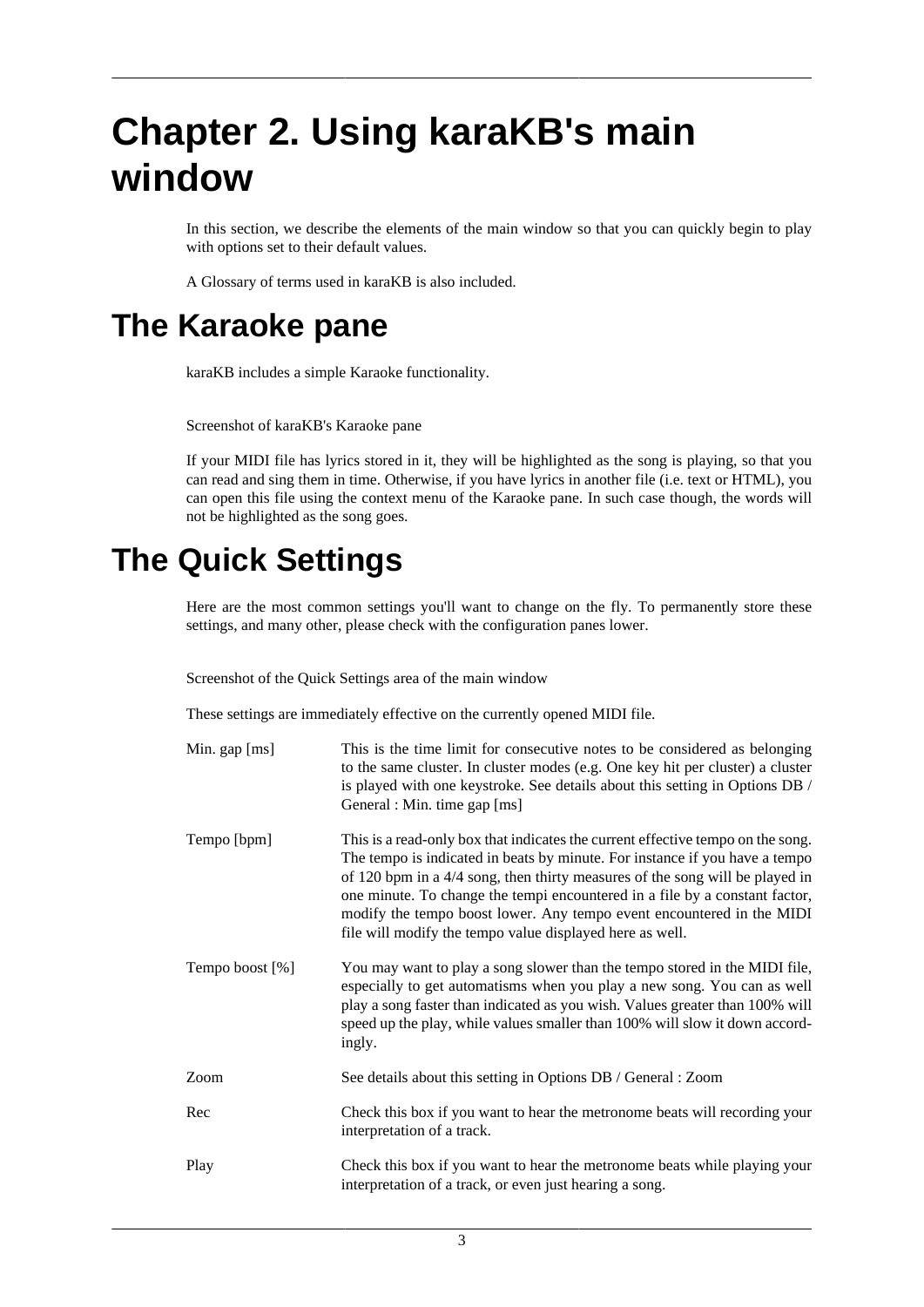Current beat This is a read-only box that indicates the current measure and beat in the song. When you are not playing or recording, you can go to a different position in the song using the scrollbar.

#### <span id="page-6-0"></span>**The Tracks diagram**

Here the MIDI tracks are displayed as they play. Each track may have its own settings by clicking on its configuration button.

Screenshot of the Tracks diagram area in the main window

The per track settings are immediately effective on the currently opened MIDI file.

| Kb | Keyboard: check this box to make this track interactive. |
|----|----------------------------------------------------------|
| Mt | Mute: check this box to mute this track.                 |

Conf. track Click to set options particular to this track. See next section [Configure track](#page-6-1)

#### <span id="page-6-1"></span>**Configure track**

The Input/output tab lets you redirect input and output streams individually for each track.

| Input client/port                                                                                    | Select the input client/port from which to get events (e.g. MIDI key-<br>board).                                                                  |  |
|------------------------------------------------------------------------------------------------------|---------------------------------------------------------------------------------------------------------------------------------------------------|--|
| Bound zone for track                                                                                 | Select zone for bound KB interaction with this track (if splitting is<br>enabled for this input in Devices setup, or if this is the PC keyboard). |  |
| Output client/port                                                                                   | Select the output client/port where to send sequencer events.                                                                                     |  |
| The Adjust tab lets you set individual volume shifts, transposition values and patch for each track. |                                                                                                                                                   |  |
| Screenshot of Configure track / Adjust                                                               |                                                                                                                                                   |  |
| Remap Channel                                                                                        | Send track events to a different MIDI channel than the one specified in the MIDI<br>file.                                                         |  |
| Volume shift                                                                                         | Increase or decrease track volume.                                                                                                                |  |
| Transpose                                                                                            | Transposition for track in $+/-$ halftones.                                                                                                       |  |
| Patch                                                                                                | Replacement patch for track.                                                                                                                      |  |
| The Info tab displays some information about each track, e.g. channels and patches used.             |                                                                                                                                                   |  |

Screenshot of Configure track / Input/output

Screenshot of Configure track / Info

| Track name            | Track name found in MIDI file or free track number.         |
|-----------------------|-------------------------------------------------------------|
| Channels used         | Number of notes on channel is indicated.                    |
| Program change events | Number of patch changes in track is indicated.              |
| Song                  | Time signature and mode are indicated as specified in file. |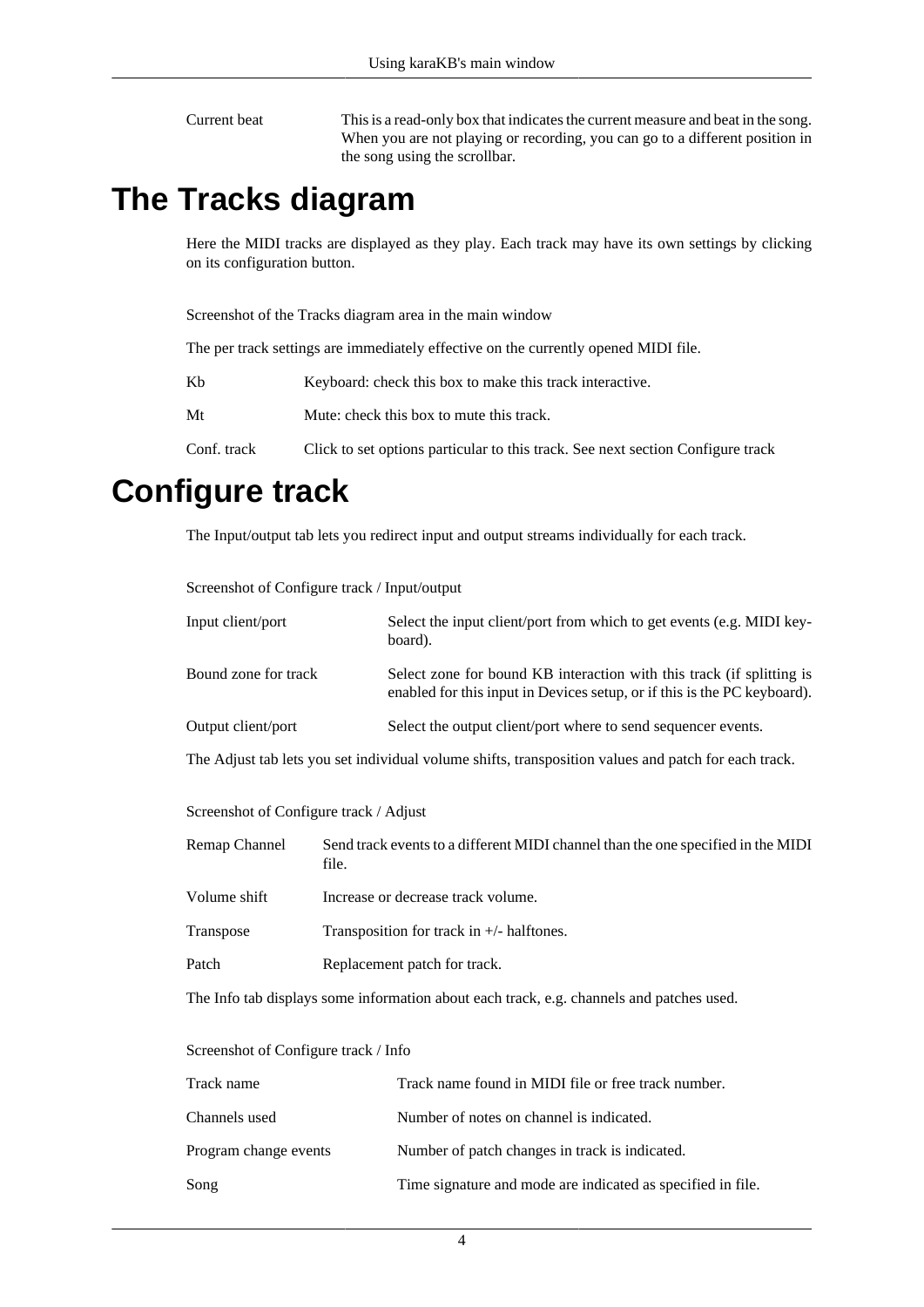### <span id="page-7-0"></span>**The Piano widgets**

The Piano widgets are used to show the notes to play on the track(s) selected for interactive use as well as other tracks. It also highlights keys that are being interpreted as a user improvisation by karaKB.

Screenshot of the Piano widgets dock window.

| Global scheduled output | Here are visualised all notes that are automatically played by<br>karaKB's sequencer. Those notes may be played on a sound card<br>attached to the computer, on an expander or any MIDI module.<br>In any of the interactive modes, notes are displayed on the cor-<br>responding input instrument (see below).                                                                                                                                                                                                                                                                                                                                                                                                                                                                                                                                                                                                                                                                                                                                                                                                                                                                                                      |
|-------------------------|----------------------------------------------------------------------------------------------------------------------------------------------------------------------------------------------------------------------------------------------------------------------------------------------------------------------------------------------------------------------------------------------------------------------------------------------------------------------------------------------------------------------------------------------------------------------------------------------------------------------------------------------------------------------------------------------------------------------------------------------------------------------------------------------------------------------------------------------------------------------------------------------------------------------------------------------------------------------------------------------------------------------------------------------------------------------------------------------------------------------------------------------------------------------------------------------------------------------|
| PC keyboard : subsets   | Here we see the notes as they are triggered by a single keystroke<br>on the PC keyboard, provided that one or more track is bound to<br>such device. The PC keyboard is split into three areas, theoreti-<br>cally allowing three players or hands to share it. Those areas are<br>the number keys (or keypad with numlock on), function keys or<br>letter keys. Each note is displayed in a (user editable) color spe-<br>cific of the PC keyboard zone it is issued from. The PC keyboard<br>cannot offer you all the features of karaKB, so you'll typically<br>use it only when you have no MIDI keyboard at hand.                                                                                                                                                                                                                                                                                                                                                                                                                                                                                                                                                                                               |
| Yamaha SY 55            | For each of the following Piano widgets, we see the notes in re-<br>lation to one particular MIDI input device. The behaviour of the<br>widget differs according to the mode of the MIDI input device<br>it is dedicated to. If MIDI Kb interaction mode is One key hit<br>per cluster, the notes are only displayed when the user hits a key<br>on the keyboard. The actual note played by the user is not rel-<br>evant, provided that it comes from the specified instrument. If<br>the instrument has Keyboard Splitting enabled, each of the three<br>possible zones has its own (user editable) color for notes issued<br>from it, so that for instance you can see the notes triggered by<br>each of two or three players sharing one MIDI keyboard. If MIDI<br>Kb interaction mode is All cluster notes in any order, then the<br>notes to play are presented to the user as a hint. The user must<br>play all the clustered notes to be able to go on. The false notes do<br>not produce a sound, only a flash. Each time a note that is part<br>of the chord (or cluster) is played, it is erased from the display,<br>until there are no more left in the current cluster and the user can<br>play ahead. |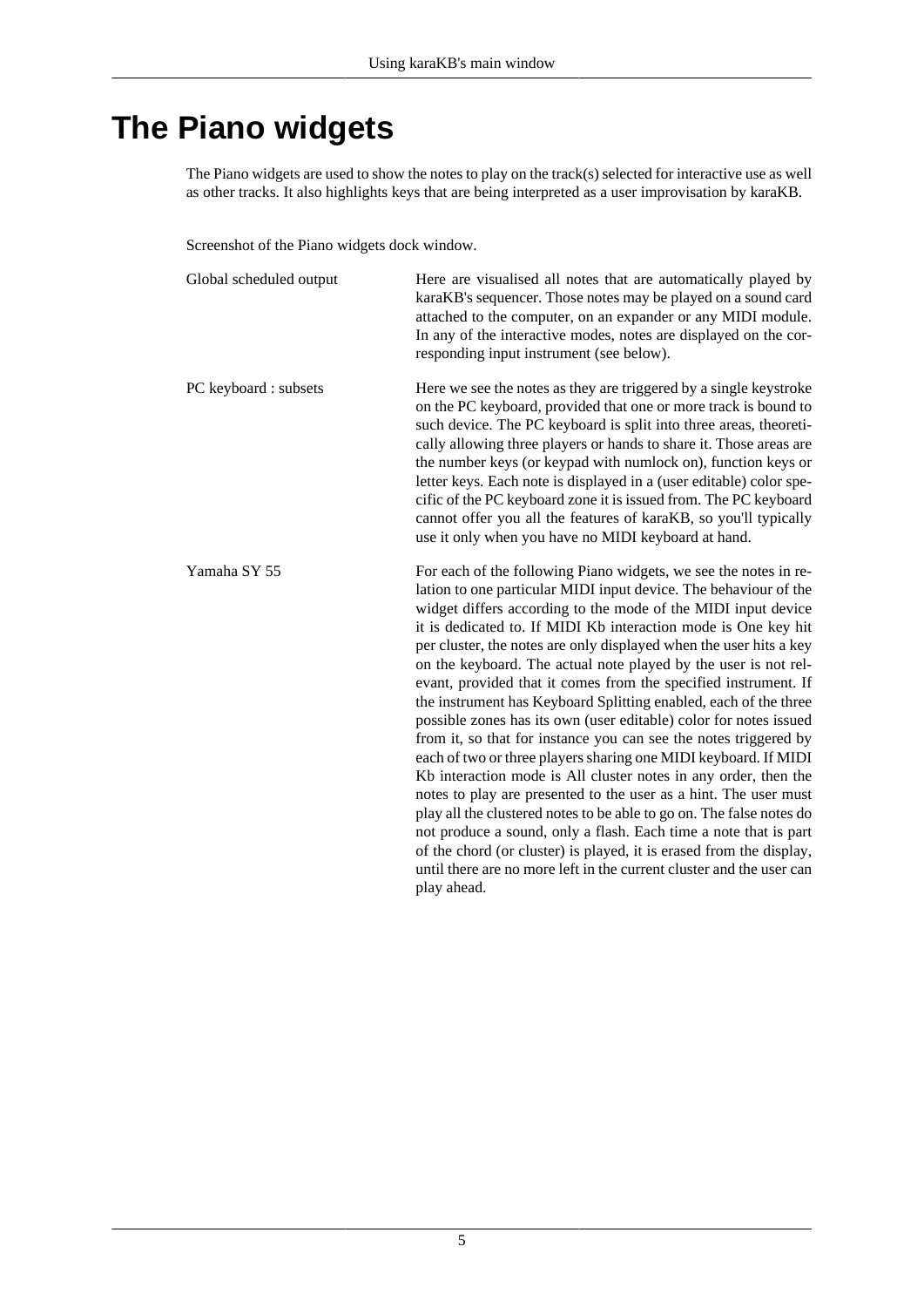## <span id="page-8-0"></span>**Chapter 3. Configuration**

#### <span id="page-8-1"></span>**The configuration file**

All configuration values are written to a configuration file named  $\sim$ /.config/migo.info/karakb-en.conf.

This file has eight sections:

- The [Font] section holds the specification of the font used to display text, mainly lyrics.
- The [Display] section retains preferred window layout and colors.
- The [EventFilters] section is used to discard unwanted MIDI events found in MIDI files.
- The [Interface] section deals with directories and interface options.
- The [Parameters] section contains various user preferences pertaining to the behaviour of the program.
- The [Geometry] section remembers the main window's position and size.
- The [Metronome] section allows to fine tune the metronome's behaviour and sound.
- The [Midi] section keeps information about your MIDI setup and keyboard usage.

The items in the Geometry section, as well as some of the paths in the Interface section, are not meant to be set through an option box, but rather through the normal operation of the program. As to the Font section, its items are accessible through the context menu of the Lyrics pane. The six tabs appearing in the Options dialog are Default I/O, Devices setup, Parameters, Event filters, Interface and Metronome. Everything is configurable from within the application through the Options dialog box. You can safely start to play with the default options, and will quickly learn to fine tune them.

#### <span id="page-8-2"></span>**The Default I/O tab**

Screenshot of Options DB / Default I/O

| The Default I/O tab                                                            | This tab gives different default value, most of which are used<br>to set a default behaviour for an instrument, when no particular<br>setting for this instrument has been set by the user in the current<br>session or saved in a previous session.                                            |
|--------------------------------------------------------------------------------|-------------------------------------------------------------------------------------------------------------------------------------------------------------------------------------------------------------------------------------------------------------------------------------------------|
| Default input client/port                                                      | Select the default input client/port from which to get user in-<br>teraction (e.g. MIDI keyboard). This is used to set the input in-<br>strument of the (bound) tracks upon opening a new MIDI file.<br>As to the free tracks however, one is created for every MIDI<br>input instrument found. |
| Show PC keyboard input transcript-<br>ed on a bilinear chromatic key-<br>board | Real or virtual input will be shown on a bilinear chromatic key-<br>board when the PC keyboard is used instead or a true MIDI<br>instrument.                                                                                                                                                    |
| Show PC keyboard input transcript-<br>ed on a traditional keyboard             | Real or virtual input will be shown on a traditional keyboard<br>when the PC keyboard is used instead or a true MIDI instru-<br>ment.                                                                                                                                                           |
| MIDI keyboard splitting                                                        | All the settings in this group box pertain to the splitting of the<br>MIDI or PC keyboard, aimed at allowing several hands/users<br>of karaKB to share one keyboard.                                                                                                                            |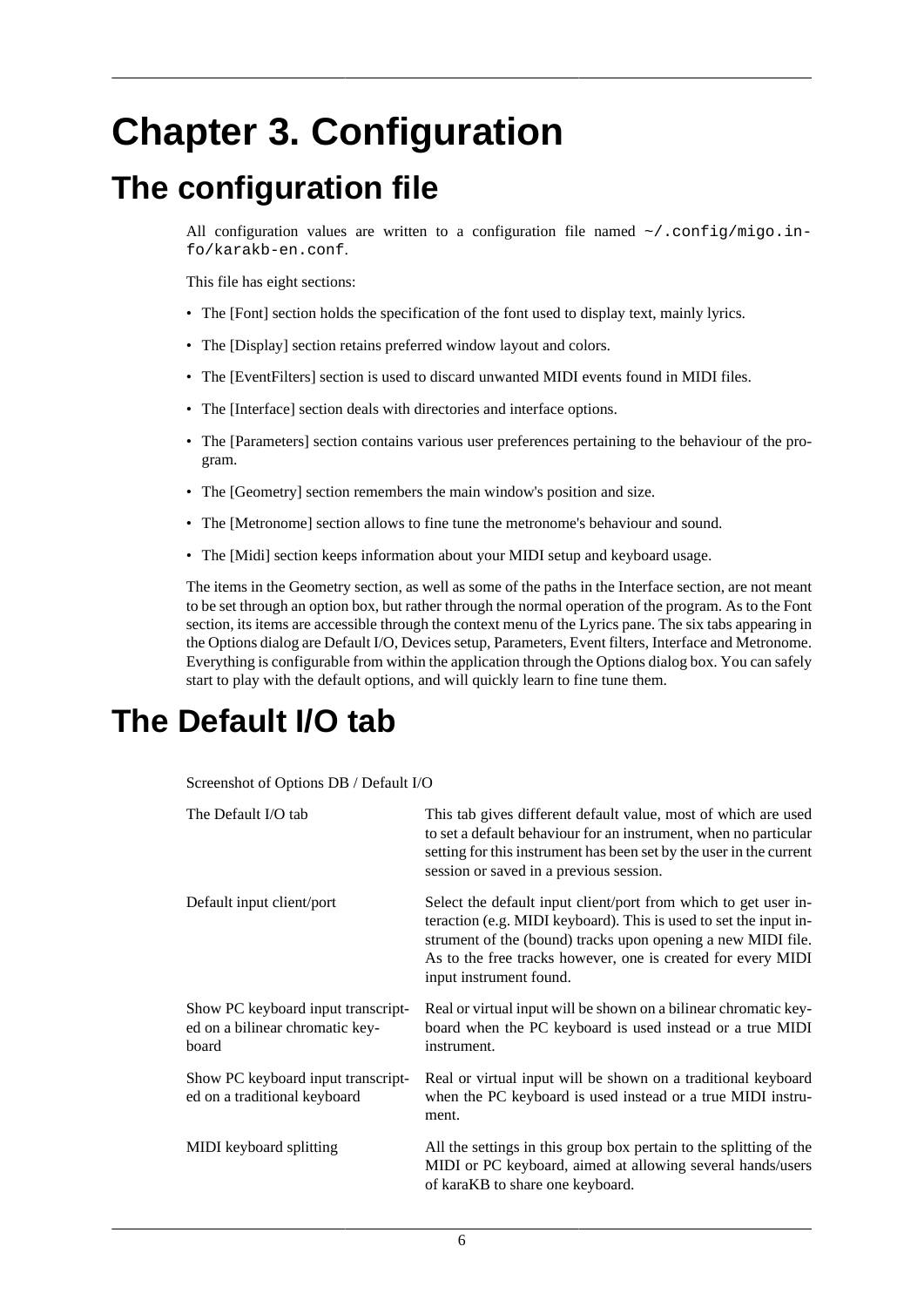| Split KB by default                         | If checked, bound tracks will by default be triggered only by<br>hitting one zone of the MIDI keyboards, allowing up to three<br>hands/players on one keyboard. This can be changed for each<br>input MIDI device through the Devices setup tab of the options<br>dialog.                                                                       |
|---------------------------------------------|-------------------------------------------------------------------------------------------------------------------------------------------------------------------------------------------------------------------------------------------------------------------------------------------------------------------------------------------------|
| Default first key inside middle kb-<br>zone | Default lowest key for medium keyboard zone.                                                                                                                                                                                                                                                                                                    |
|                                             | Since you have the option to split MIDI keyboards to allow<br>up to three hands/users on each instrument, the exact position<br>of the 3 zones must be defined by specifying two key values<br>at limits. Here is the default value for this splitting. It can be<br>modified on an instrument by instrument basis in the Devices<br>setup tab. |
| Default first key inside high kbzone        | Default lowest key for high keyboard zone.                                                                                                                                                                                                                                                                                                      |
|                                             | Since you have the option to split MIDI keyboards to allow up<br>to three hands/users on each instrument, the exact position of<br>the 3 zones must be defined by specifying two key values. Here<br>is the default value for this splitting. It can be modified on an<br>instrument by instrument basis in the Devices setup tab.              |
| Default bound zone                          | Default keyboard zone assigned to bound tracks. This can be<br>changed on a track by track basis in the Input/output tab of the<br>Configure track dialog box.                                                                                                                                                                                  |
|                                             | Low end, Central zone, High end refer to a MIDI keyboard.<br>Number keys, letter keys, function keys refer to the PC key-<br>board.                                                                                                                                                                                                             |
| Default leading zone                        | Default keyboard zone giving control of the tempo when option<br>Follow tempo skews from user is set. This can be changed for<br>each input MIDI device in the Devices setup tab of the options<br>dialog.                                                                                                                                      |
|                                             | Note that only one input device and keyboard zone are allowed<br>to act upon the tempo in real time by playing slower or faster<br>than indicated. To enable this feature, you must set the Follow<br>tempo skews from user option in the Parameters tab                                                                                        |
|                                             | Low end, Central zone, High end refer to a MIDI keyboard.<br>Number keys, letter keys, function keys refer to the PC key-<br>board.                                                                                                                                                                                                             |
| Default MIDI KB interaction mode            | Select the action required by default from the player in order to<br>play a note cluster. This can be changed for each input MIDI<br>device in the Devices setup tab of the options dialog.                                                                                                                                                     |
|                                             | In current version 0.33 of karaKB, the two following modes are<br>proposed.                                                                                                                                                                                                                                                                     |
|                                             | One key hit per cluster means that you don't want at all to prac-<br>tice the fingering, only the rythm. You will have to strike one<br>and only one key to trigger a full chord or cluster of notes.                                                                                                                                           |
|                                             | All cluster notes in any order means that you want to practice<br>the fingering rather than the rythm. Before each chord or note<br>cluster, karaKB will show you the right notes on the input key-<br>board widget corresponding to the instrument you are current-                                                                            |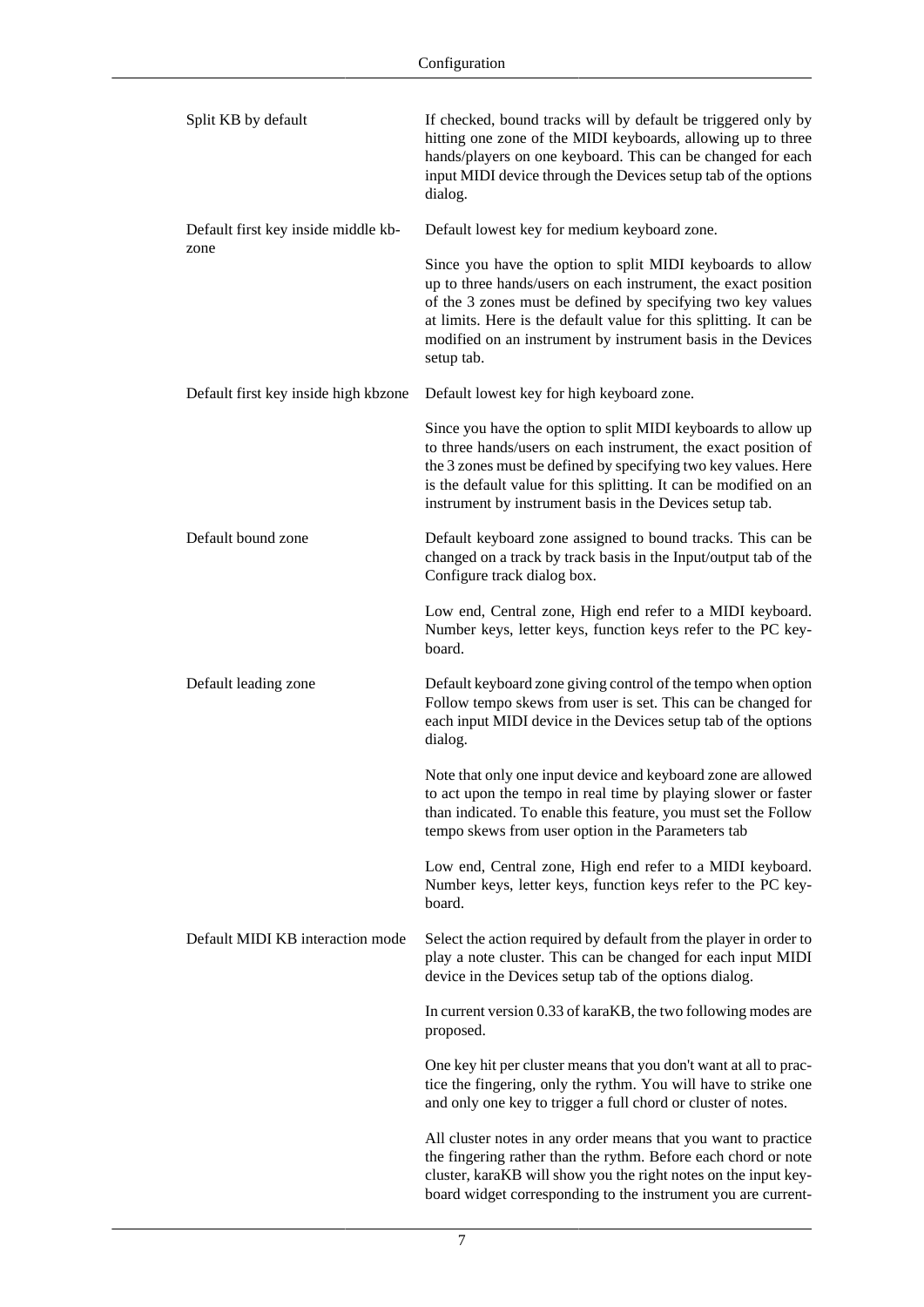|                                                                      | ly playing, and wait for you to hit all the notes of the chord or<br>cluster. Note that in version 0.33 you need to have a real MIDI<br>input instrument to use this mode. It is possible though to apply<br>a bilinear chromatic layout to a PC keyboard and play it like<br>a true keyboard instrument. There will be serious limitations<br>on the pitch range (reduced to two octaves), the effects will be<br>absent and the dynamic will lack completely, albeit using e.g.<br>the mouse wheel to change it. This is planned for a future re-<br>lease, but it will never come close to the use of a real MIDI<br>instrument. |
|----------------------------------------------------------------------|-------------------------------------------------------------------------------------------------------------------------------------------------------------------------------------------------------------------------------------------------------------------------------------------------------------------------------------------------------------------------------------------------------------------------------------------------------------------------------------------------------------------------------------------------------------------------------------------------------------------------------------|
| Default output client/port                                           | Select the default output client/port where to send sequencer<br>events. This is used to set the output instrument of the tracks<br>upon opening a new MIDI file.                                                                                                                                                                                                                                                                                                                                                                                                                                                                   |
| Show the global scheduled output<br>on a bilinear chromatic keyboard | Cumulative scheduled output will be shown on a bilinear chro-<br>matic keyboard.                                                                                                                                                                                                                                                                                                                                                                                                                                                                                                                                                    |
| Show the global scheduled output<br>on a traditional keyboard        | Cumulative scheduled output will be shown on a traditional<br>keyboard.                                                                                                                                                                                                                                                                                                                                                                                                                                                                                                                                                             |
| Path of default map file                                             | Path of default map file, useful for instruments not having a<br>General MIDI mapping.                                                                                                                                                                                                                                                                                                                                                                                                                                                                                                                                              |
| Raw MIDI input address                                               | Select the raw input (currently unused).                                                                                                                                                                                                                                                                                                                                                                                                                                                                                                                                                                                            |
| Raw MIDI output address                                              | Select the raw input (currently unused).                                                                                                                                                                                                                                                                                                                                                                                                                                                                                                                                                                                            |

## <span id="page-10-0"></span>**The Devices setup tab**

Screenshot of Options DB / Default I/O

| Input client/port                                                                                  | Select an input client/port (e.g. MIDI keyboard) to setup.                                                                                                                                                                                                                                                                     |
|----------------------------------------------------------------------------------------------------|--------------------------------------------------------------------------------------------------------------------------------------------------------------------------------------------------------------------------------------------------------------------------------------------------------------------------------|
| This instrument has the tempo lead-<br>ership when option "Follow tempo<br>skews from user" is set | If this is checked, and option Follow tempo skews from user<br>in Parameters tab is checked also, then the player of this in-<br>strument (on the specified kbzone if any) will be the only one<br>to dynamically change the tempo of all the tracks by playing<br>slower or faster. One could see him or her as the director. |
| MIDI keyboard splitting                                                                            | All the settings in this group box pertain to the splitting of the<br>MIDI keyboard, aimed at allowing several users of karaKB to<br>share one MIDI instrument.                                                                                                                                                                |
| Leading zone                                                                                       | Instrument zone giving tempo leadership, when keyboard is<br>split.                                                                                                                                                                                                                                                            |
| Split KB for this instrument                                                                       | If checked, bound tracks will be triggered only by hitting one<br>zone of this MIDI keyboard, allowing up to three hands/players<br>on one keyboard.                                                                                                                                                                           |
| First key inside middle kbzone                                                                     | Lowest key for medium keyboard zone.                                                                                                                                                                                                                                                                                           |
|                                                                                                    | Since you have the option to split MIDI keyboards to allow up<br>to three hands/users on each instrument, the exact position of<br>the 3 zones must be defined by specifying two key values.                                                                                                                                   |
| First key inside high kbzone                                                                       | Lowest key for high keyboard zone.                                                                                                                                                                                                                                                                                             |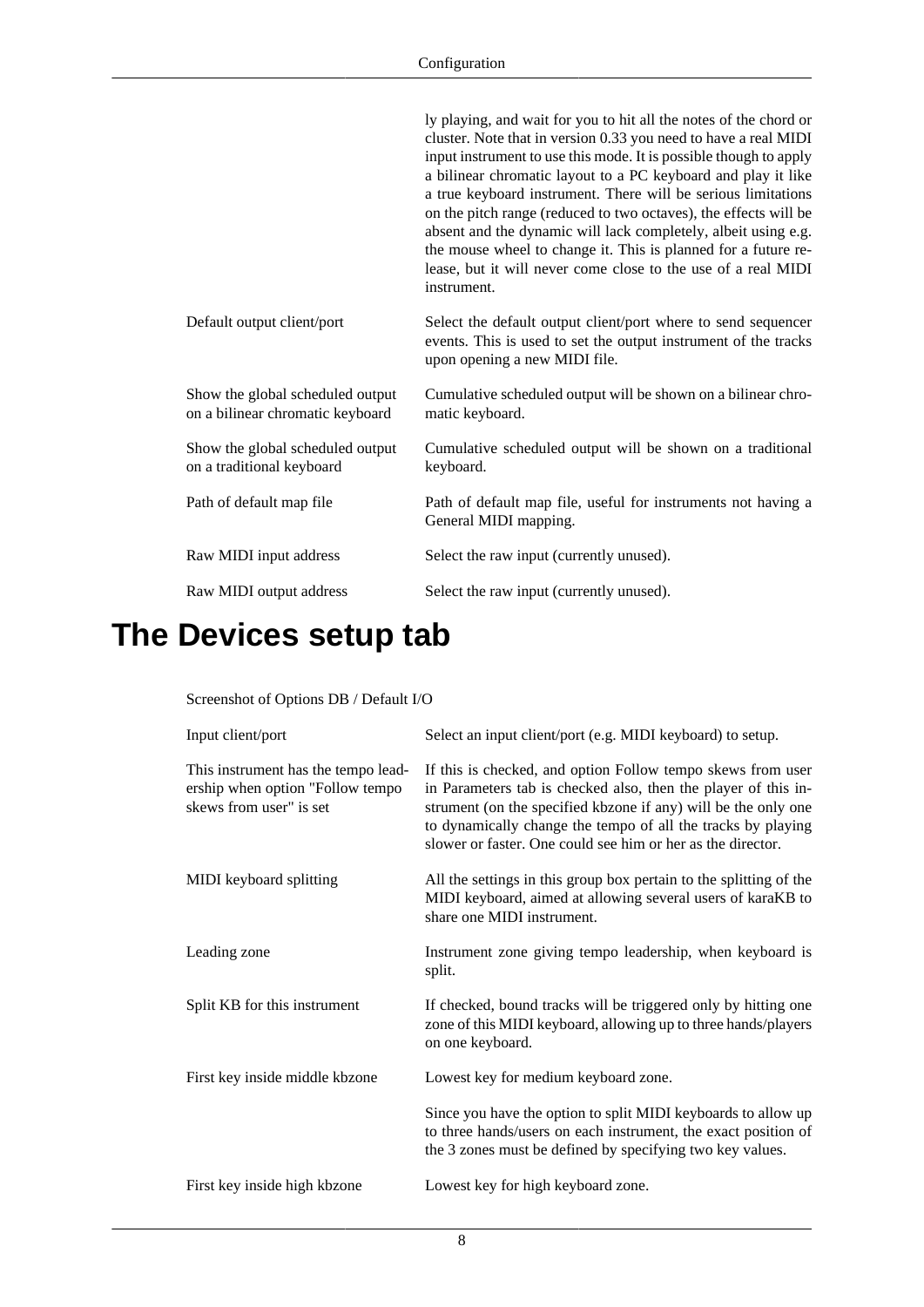|                               | Since you have the option to split MIDI keyboards to allow up<br>to three hands/users on each instrument, the exact position of<br>the 3 zones must be defined by specifying two key values. |
|-------------------------------|----------------------------------------------------------------------------------------------------------------------------------------------------------------------------------------------|
| MIDI KB interaction mode      | Select action required from the player in order to play a note<br>cluster from this instrument.                                                                                              |
| Output client/port            | Select an output client/port (e.g. sound card port or expander)<br>to setup.                                                                                                                 |
| Path of instrument's map file | Path of instrument's map file, if not a General MIDI mapping.                                                                                                                                |

### <span id="page-11-0"></span>**The Parameters tab**

Screenshot of Options DB / Parameters

Store all events

<span id="page-11-1"></span>

| Take velocities from file                         | Check to use note velocities from MIDI file in interactive clus-<br>ter notes. When using a MIDI instrument for input, you can<br>choose whether you want to use the note velocities (hit strength,<br>closely related to sound volume) as they are stored in the MIDI<br>file or apply the velocity from the strength with which you ac-<br>tually strike the keys on your MIDI instrument. When using the<br>PC keyboard, velocities always come from the file.                                                                                                                                                 |
|---------------------------------------------------|-------------------------------------------------------------------------------------------------------------------------------------------------------------------------------------------------------------------------------------------------------------------------------------------------------------------------------------------------------------------------------------------------------------------------------------------------------------------------------------------------------------------------------------------------------------------------------------------------------------------|
| Take durations from file                          | Check to use note durations from MIDI file in interactive clus-<br>ter notes. You can choose whether you want to use the note du-<br>rations as they are stored in the MIDI file or if you want to con-<br>trol this through the actual time you maintain the key pressed.<br>In the last case all the notes of the cluster will be released at<br>the same time, that is the time when you release the key which<br>triggered the cluster.                                                                                                                                                                       |
| Follow tempo skews from user                      | Check to have the accompanying tracks (i.e. non interactive)<br>follow your tempo skew (e.g. rubato)                                                                                                                                                                                                                                                                                                                                                                                                                                                                                                              |
| Use only true lyrics events in lyrics<br>pane     | Uncheck this box if a song's lyrics have been mistakenly stored<br>as ordinary text events.                                                                                                                                                                                                                                                                                                                                                                                                                                                                                                                       |
| Target channel for user improvisa-<br>tion tracks | Redirection channel for unconstrained MIDI events sent from<br>MIDI keyboard.                                                                                                                                                                                                                                                                                                                                                                                                                                                                                                                                     |
| Default min. time gap [ms]                        | This is the time limit for consecutive notes to be considered as<br>belonging to the same cluster. In other words, it is the maxi-<br>mum time gap between consecutive notes from which they will<br>require 2 distinct keystrokes. With a small value, you might<br>have to press a key several time to get e.g. a lengthy arpeggiat-<br>ed chord. On the opposite, with a large value, a series of 32nd<br>notes may turn out to be played without user intervention. De-<br>fault value of 100 ms is fine for most use. Still, experimenting<br>with this value may help with relatively complex music pieces. |
|                                                   | Since in One key hit per cluster mode, karaKB will play notes<br>closer than this value at a single keystroke, you not only don't<br>need to play the right notes, but you need only hit one key to<br>play a complex chord. In this case the small time intervals be-                                                                                                                                                                                                                                                                                                                                            |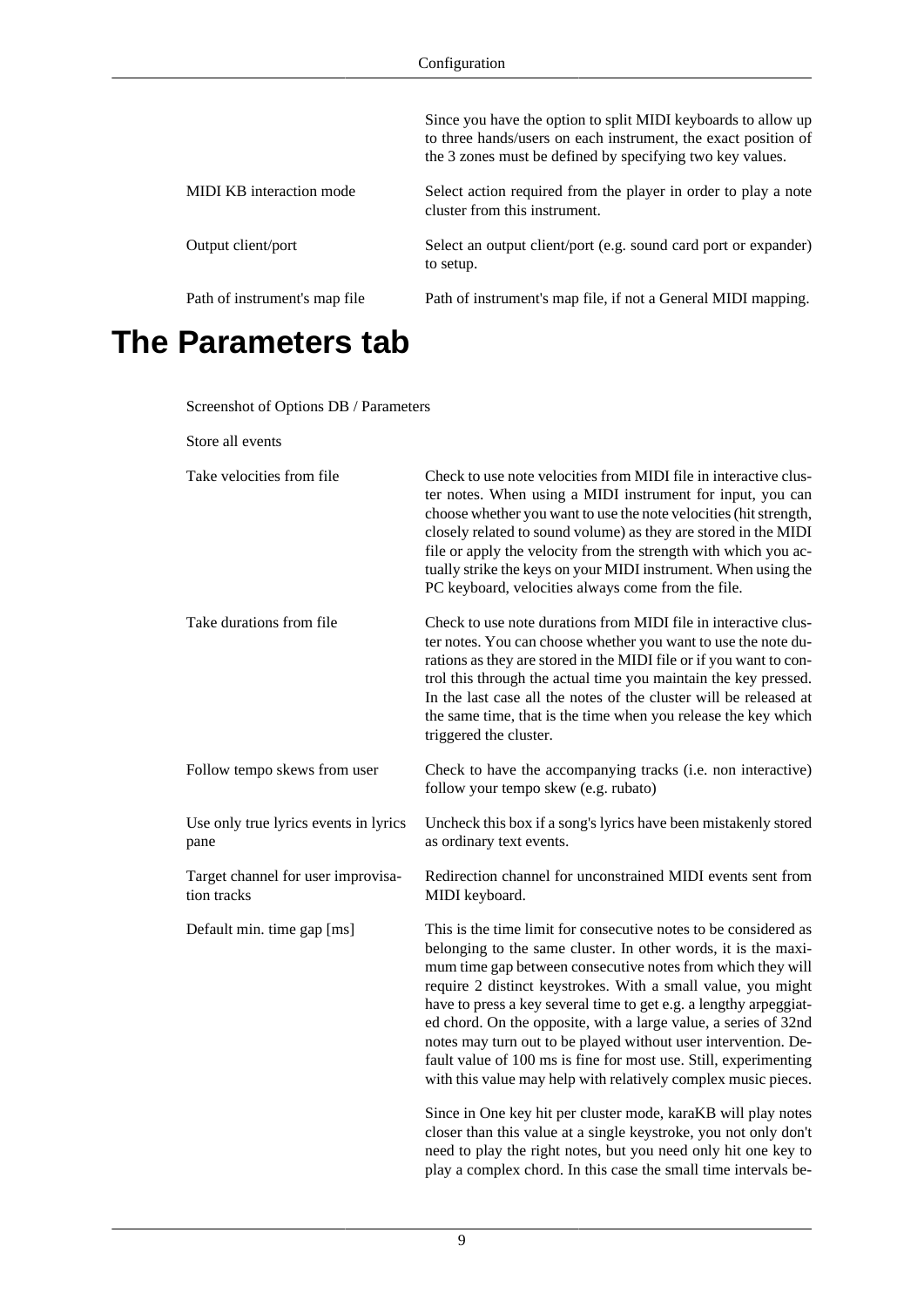tween the notes of the chord are taken from the MIDI file, and altered according to the current tempo boost.

#### **Note**

*Important notice:* Do not try to change this value if your intent is to play all the notes and just use karaKB to help you in your keyboard practice. What you must do then is change the keyboard interaction mode of the instrument you are playing, choosing e.g. All cluster notes in any order. This is done in the Devices setup tab of the Options dialog box.

#### **Note**

The value stored here is the default value applied when opening or creating a MIDI file. It can be changed for the current file in the Quick Settings area of the main window.

#### <span id="page-12-0"></span>**The Event Filters tab**

Screenshot of Options DB / Event Filters

The Event Filters tab deals with controller events found in the open MIDI file. You can filter out some events found in your MIDI file according to their types. The filters make a distinction between the interactive tracks, which are the tracks that are triggered by your keystrokes, and the scheduled tracks, which karaKB plays just like any MIDI sequencer would do.

For instance you might want to discard the aftertouch, pitchbend or program change events on the interactive tracks, so that those effects are only controlled by you from the MIDI keyboard you are playing. On the other hand if your keyboard has a basic design or you don't feel like carrying out those extra (optional) tasks manually, you might want to keep the original effects.

As to the scheduled tracks, the channel events filters are meant to let you get rid of expression rendering or patch selections that you don't like or care about.

The actual controls sent by the user from a given MIDI input are always processed, whatever be the Event Filters settings. They are accepted as is (channel not modified from the value set by the input instrument) and sent to the corresponding output if one unmuted free track has its input set to the instrument.

| Voice messages     | The settings in this group box pertain to voice messages only.                                |
|--------------------|-----------------------------------------------------------------------------------------------|
| Interactive tracks | The settings in this group box pertain to voice messages inside inter-<br>active tracks only. |
| Keep aftertouch    | Uncheck to skip polyphonic aftertouch information from MIDI file in<br>interactive tracks.    |
| Keep controller    | Uncheck to skip controller events from MIDI file in interactive tracks.                       |
| Keep program       | Uncheck to skip patch change events from MIDI file in interactive<br>tracks.                  |
| Keep chanpress     | Uncheck to skip overall pressure events from MIDI file in interactive<br>tracks.              |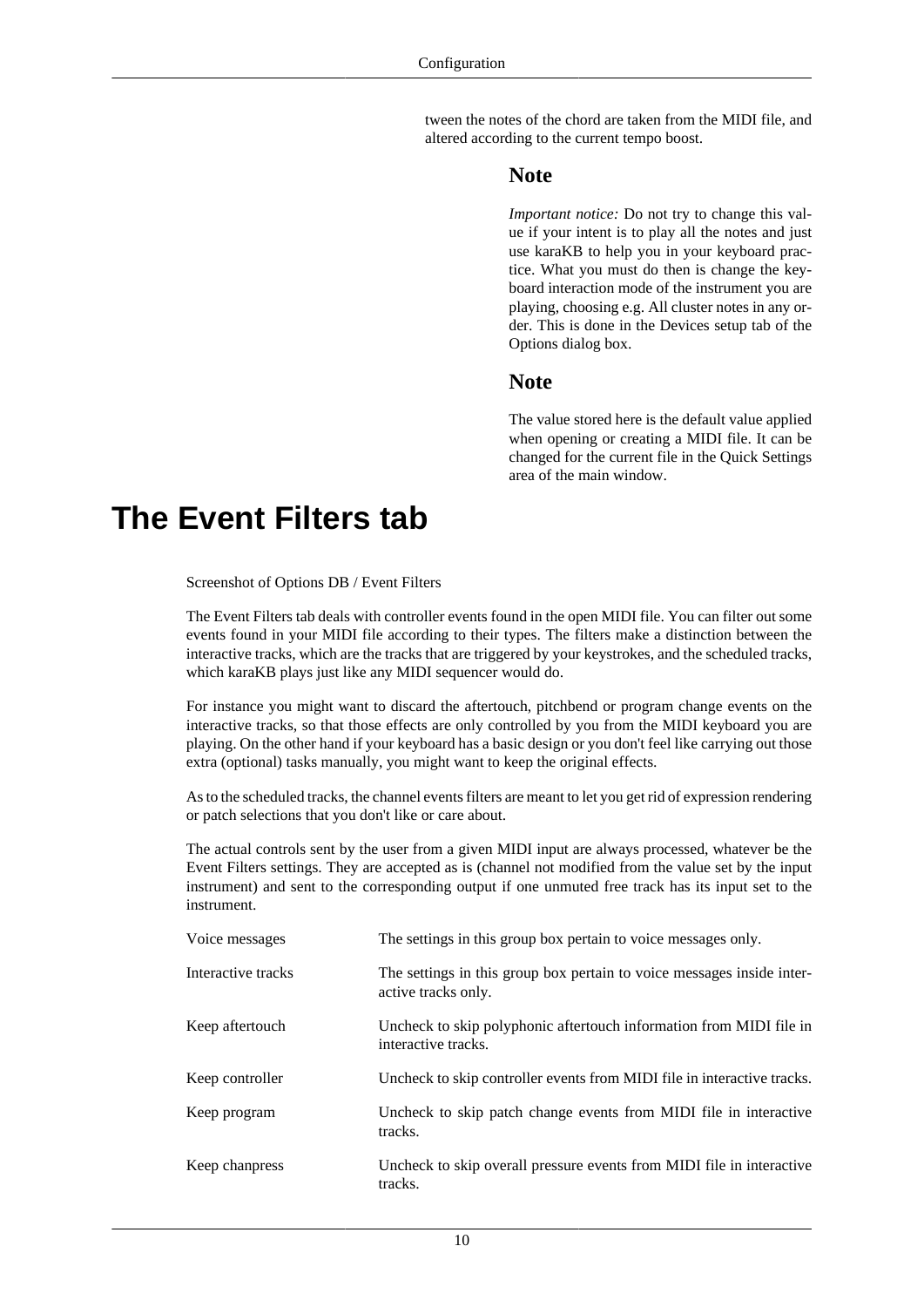| Keep pitchbend         | Uncheck to skip pitchbend events from MIDI file in interactive tracks.                          |
|------------------------|-------------------------------------------------------------------------------------------------|
| Non interactive tracks | The settings in this group box pertain to voice messages inside<br>non-interactive tracks only. |
| Keep aftertouch        | Uncheck to skip polyphonic aftertouch information from MIDI<br>file in scheduled tracks.        |
| Keep controller        | Uncheck to skip controller events from MIDI file in scheduled<br>tracks.                        |
| Keep program           | Uncheck to skip patch change events from MIDI file in sched-<br>uled tracks.                    |
| Keep chanpress         | Uncheck to skip overall pressure events from MIDI file in sched-<br>uled tracks.                |
| Keep pitchbend         | Uncheck to skip pitchbend events from MIDI file in scheduled<br>tracks.                         |
| Non voice messages     | The settings in this gearbox pertain to non voice messages only.                                |
| Keep tempo             | Uncheck to skip tempo messages from MIDI file.                                                  |

## <span id="page-13-0"></span>**The Interface tab**

Screenshot of Options DB / Interface

| Notify user cancel            | Set this to true if you want a notification message to be dis-<br>played when you cancel a command.                                                                                                                                                                                                                                                                        |
|-------------------------------|----------------------------------------------------------------------------------------------------------------------------------------------------------------------------------------------------------------------------------------------------------------------------------------------------------------------------------------------------------------------------|
| Keep textual searches history | Set this to true if you want karaKB to remember your 8 last<br>textual searches in the Lyrics pane between sessions.                                                                                                                                                                                                                                                       |
| Path of help index            | Enter the full path where karaKB's main HTML help file is in-<br>stalled.                                                                                                                                                                                                                                                                                                  |
| Path of help browser          | Enter the full path of the HTML browser you intend to use to<br>display karaKB's handbook.                                                                                                                                                                                                                                                                                 |
| <b>Show Tooltips</b>          | If set to true, the main command widgets will give you basic<br>info on their purpose when pointed to by the mouse. You might<br>want to disable the tooltips when you get used to karaKB.                                                                                                                                                                                 |
| Scrollbar above diagram       | Check to display the song scroller above the Tracks diagram.                                                                                                                                                                                                                                                                                                               |
| Show notes in all tracks      | Defaults to true. Uncheck to hide notes in non currently inter-<br>active tracks. This option is useful to alleviate the processing of<br>graphics when using complex MIDI files with sparse resources.<br>Beware when unchecking this option that the tracks will appear<br>empty on the diagrams as long as you did not set them to inter-<br>active mode (aka KB mode). |
| Show track controls           | Check to permanently display track controls in addition to di-<br>agram's context menu.                                                                                                                                                                                                                                                                                    |
| Show lyrics                   | Check to display a window showing lyrics. If the karaoke info<br>is stored in the MIDI file, words will be highlighted accordingly<br>as song progresses.                                                                                                                                                                                                                  |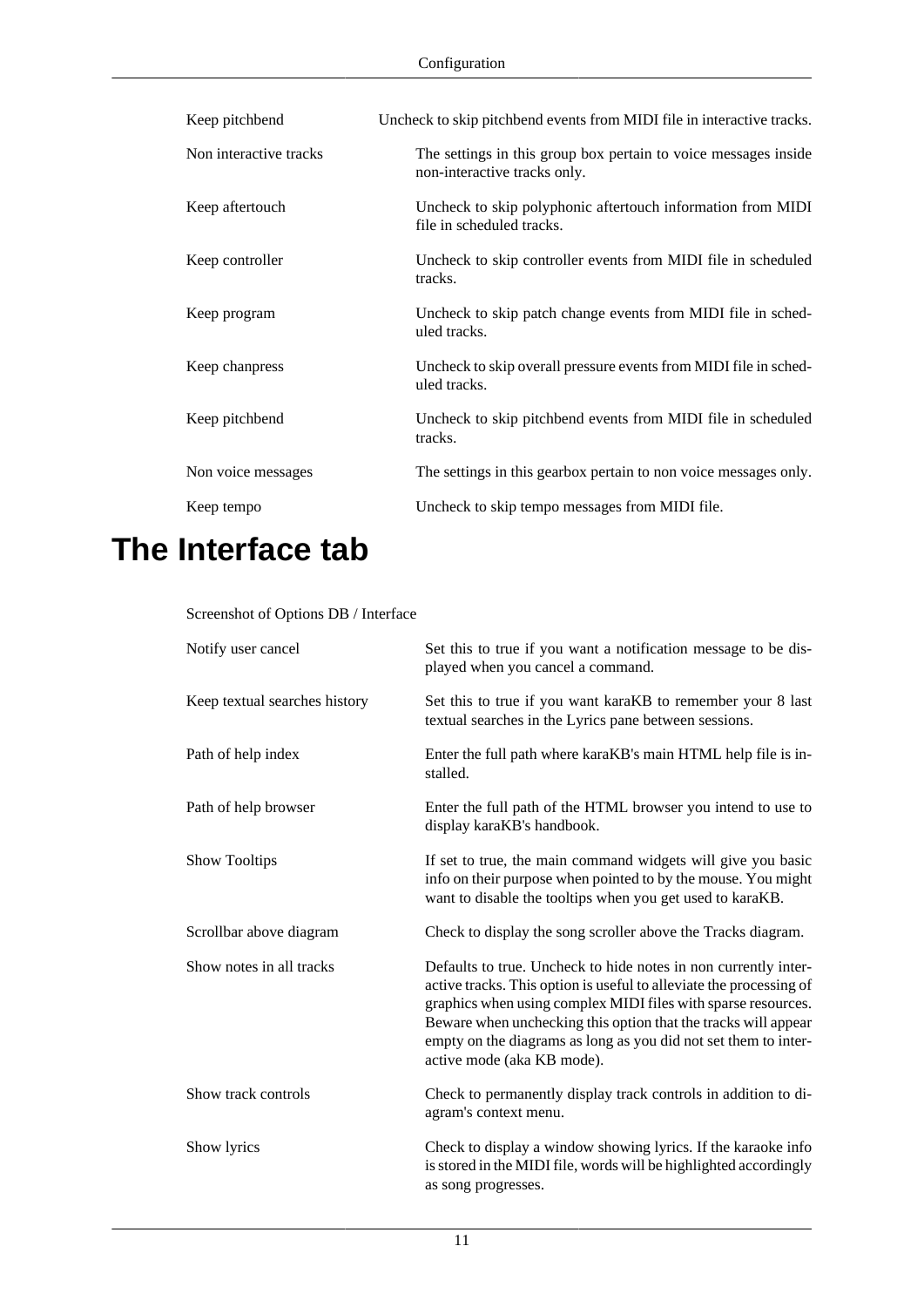<span id="page-14-1"></span>

| Default zoom factor                     | If the note symbols appear too close to each other in the Tracks<br>diagram, increasing this number will add space between them.<br>The note symbols will then seem to move faster, while you'll<br>have a more precise vision of the individual notes, which is<br>useful if you play with a small Min. time gap value (see below).<br>The best choice depend on the particular MIDI file you play<br>and on the eventual speed boost you applied on it. Note that<br>this is the default zoom value applied to newly opened MIDI<br>files, but you can also change it (for the current file only) in the<br>Quick Settings area of the main window. |
|-----------------------------------------|-------------------------------------------------------------------------------------------------------------------------------------------------------------------------------------------------------------------------------------------------------------------------------------------------------------------------------------------------------------------------------------------------------------------------------------------------------------------------------------------------------------------------------------------------------------------------------------------------------------------------------------------------------|
| Default wheel factor for tempo<br>boost | For a more convenient access while playing, the Tempo boost<br>spin box is linked to the mouse wheel.                                                                                                                                                                                                                                                                                                                                                                                                                                                                                                                                                 |
|                                         | With higher values of this setting, the tempo changes more<br>quickly when the mouse wheel is rotated.                                                                                                                                                                                                                                                                                                                                                                                                                                                                                                                                                |
| Cluster symbol size                     | Size in pixels of cluster symbol as appearing in track diagrams.                                                                                                                                                                                                                                                                                                                                                                                                                                                                                                                                                                                      |
|                                         | If you work with complex MIDI files, a small size will allow<br>many tracks to fit on screen. You will also see more measures<br>at once.                                                                                                                                                                                                                                                                                                                                                                                                                                                                                                             |
| Color pattern for diagram               | Customize your color pattern for the Tracks diagram and Piano.                                                                                                                                                                                                                                                                                                                                                                                                                                                                                                                                                                                        |
|                                         | Almost all the colors used in karaKB can be adapted to your<br>taste and convenience.                                                                                                                                                                                                                                                                                                                                                                                                                                                                                                                                                                 |

#### <span id="page-14-0"></span>**The Metronome tab**

Screenshot of Options DB / Metronome

| Metronome channel:               | MIDI channel used for metronome clicks.                                                                                                    |
|----------------------------------|--------------------------------------------------------------------------------------------------------------------------------------------|
| Main click:                      | Note number for measure marker clicks.                                                                                                     |
| Other clicks:                    | Note number for beat marker clicks.                                                                                                        |
| Volume:                          | Velocity of metronome notes.                                                                                                               |
| Tick when recording (by default) | Default metronome behaviour while recording. You can<br>change this for the current file in the Quick Settings area of the<br>main window. |
| Tick when playing (by default)   | Default metronome behaviour while playing. You can change<br>this for the current file in the Quick Settings area of the main<br>window.   |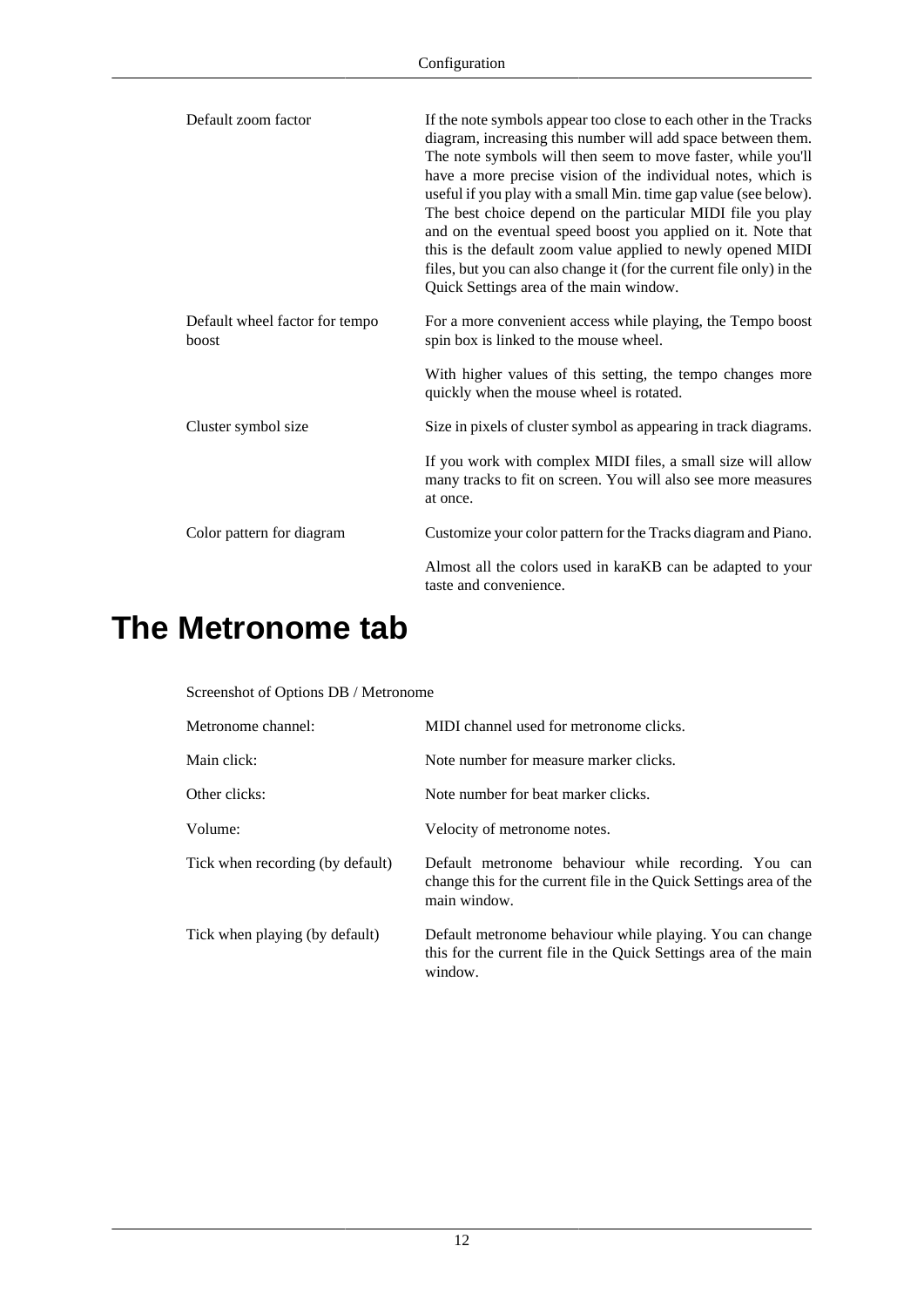# <span id="page-15-0"></span>**Chapter 4. Appendices**

karaKB version 0.33

Program copyright 2018 Alexandre Oberlin <http://www.migo.info/karakb/contact\_en.php>

Documentation copyright 2018 Alexandre Oberlin <http://www.migo.info/karakb/contact\_en.php>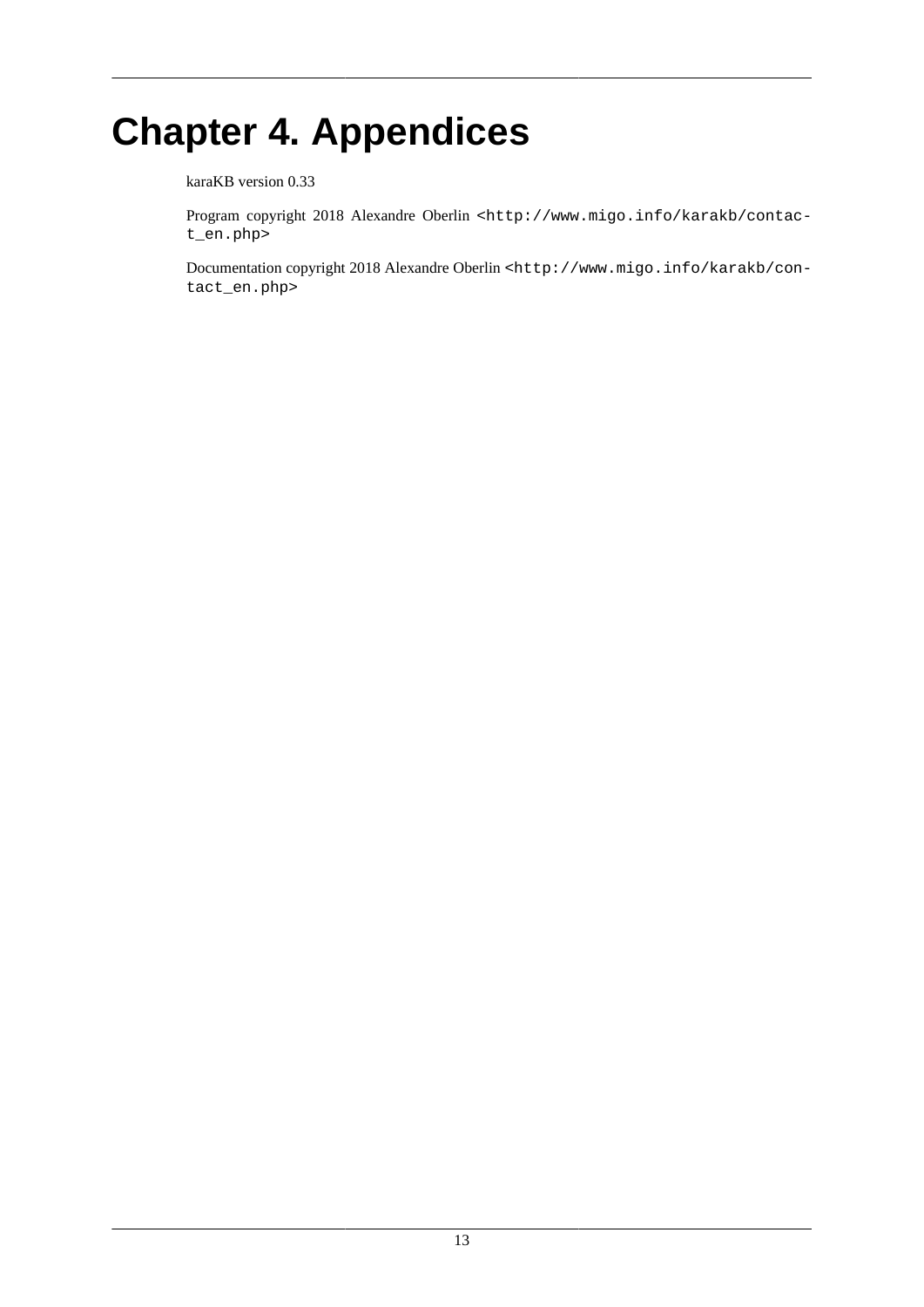# <span id="page-16-0"></span>**Appendix A. Installation**

## <span id="page-16-1"></span>**How to obtain karaKB**

The home page for karaKB is<http://www.migo.info/karakb/>.

## <span id="page-16-2"></span>**Requirements**

You will need the following hardware and software in order to use karaKB version 0.33 :

- A sound card with a true (hardware) MIDI synthesizer built-in is highly recommended if you don't have an external MIDI module (expander). A software emulation using a soft synth application like Timidity or Fluidsynth in server mode will give acceptable response times for an interactive usage if your machine has a processor of 2 Ghz or more. On the other hand a simple FM synthesis card will give you a very low latency experience of karaKB, though the sound might not be so attractive at what is currently found on any wave sample device.
- Though not strictly necessary, a MIDI keyboard with velocity and perhaps overall pressure sensing will considerably enhance your experience with karaKB. In such case you may need MPU401 MIDI interface, either independent or built-in in the sound card. Recent master keyboard just plug into the USB port of your computer. A stand alone MPU401 MIDI interface is enough if you have a sound module on your keyboard. And of course you'll need two MIDI (DIN) cables to connect your sound card or MPU401 interface to your external keyboard.
- All software requirements are bundled with the karaKEY USB key.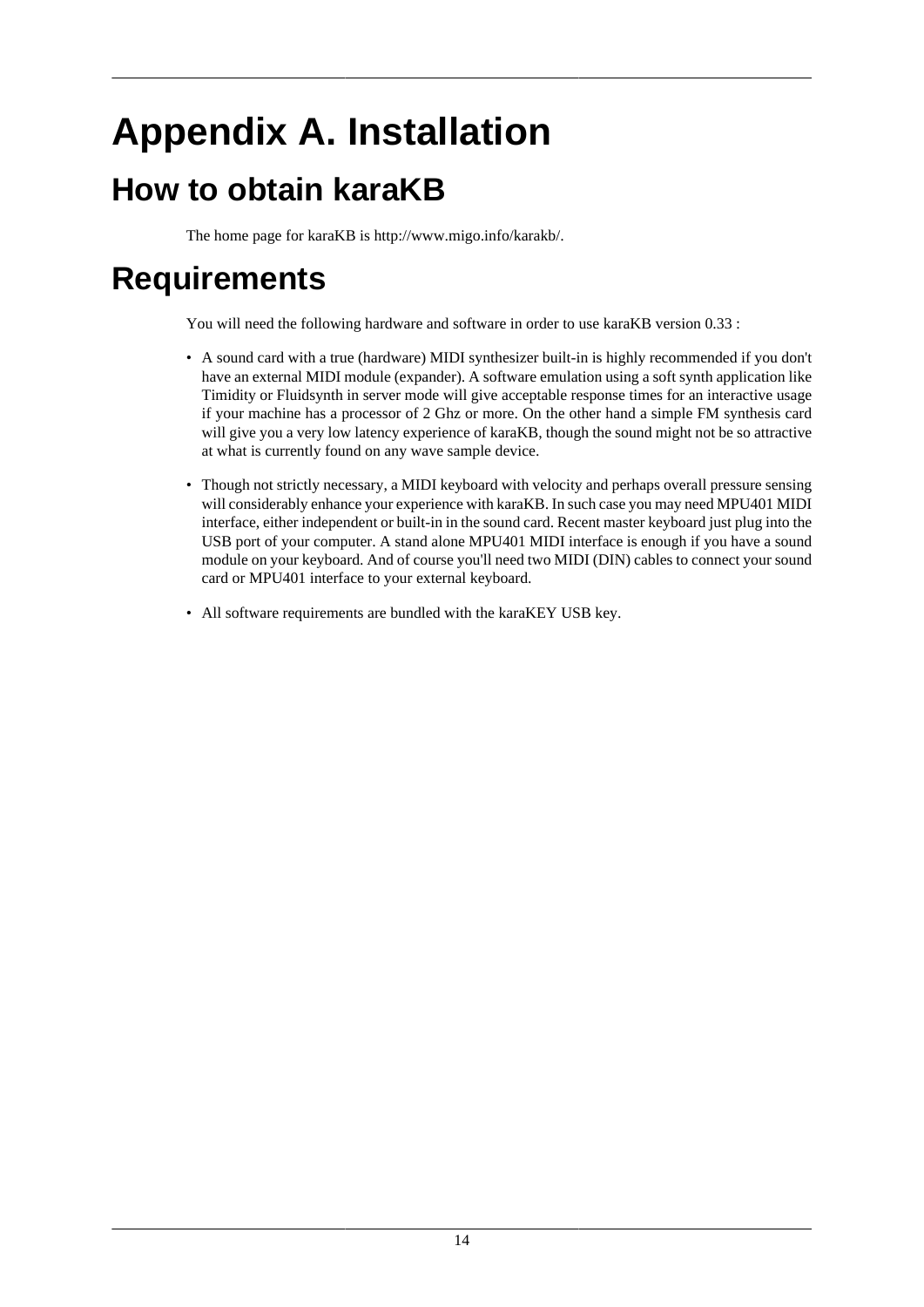# <span id="page-17-0"></span>**Appendix B. License**

### <span id="page-17-1"></span>**Terms of agreement for karaKB**

The home page for karaKB is [http://www.migo.info/karakb/index\\_en.html.](http://www.migo.info/karakb/index_en.html)

karaKB version 0.33 dated 2018-11-03 is distributed on an USB key (karaKEY) only. On this top brand device is provided a complete distribution of GNU/Linux, customized for the music oriented user and featuring the unique karaKB software, which is not available on any other platform. The USB key can be used on any PC computer having the ability to boot from an USB storage media, which is the case for nearly all computers sold after July 2004. The karaKEY gives you the opportunity to try the GNU/Linux operating system in a context which is 100% risk-free for your current configuration. You can resell or give the USB key at your full discretion, keeping in mind that the karaKB software will only open and modify external MIDI files with the karaKEY inserted in the computer. Otherwise it will only run in demo mode with the set of included demos. By using the karaKEY, you agree not to attempt any reverse engineering or any other operation aimed at circumventing this limitation.

karaKB version 0.33 dated 2018-11-03 is delivered with the following warranty

- 2 years feature upgrade
- unlimited debug upgrade
- 5 years material (USB key) replacement